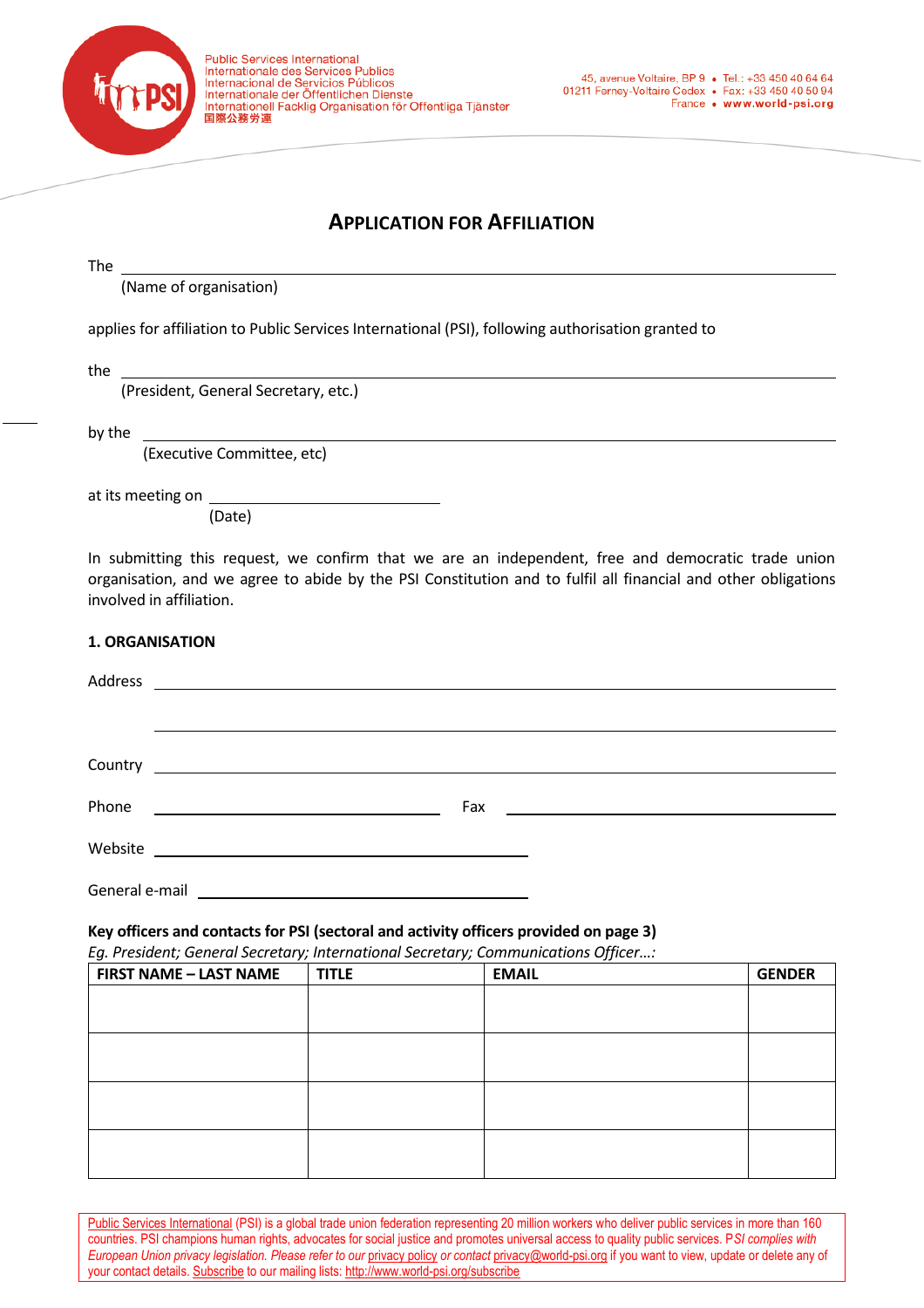# **The main person in charge of relations with PSI is:**

| <b>FIRST NAME - LAST NAME</b>                                                                                                                                                                                                                               | <b>TITLE</b> | <b>EMAIL</b>   | <b>DIRECT PHONE</b> |  |  |  |
|-------------------------------------------------------------------------------------------------------------------------------------------------------------------------------------------------------------------------------------------------------------|--------------|----------------|---------------------|--|--|--|
|                                                                                                                                                                                                                                                             |              |                |                     |  |  |  |
| Please note that this person will receive by email all information from PSI, including calls for affiliation fees,<br>receipts and reminders.<br>This does not prevent other union officials or members from receiving PSI's sector-specific or issue-based |              |                |                     |  |  |  |
| information.                                                                                                                                                                                                                                                |              |                |                     |  |  |  |
| 2. NATIONAL AND INTERNATIONAL AFFILIATIONS                                                                                                                                                                                                                  |              |                |                     |  |  |  |
| Is your union affiliated to a national trade union centre?                                                                                                                                                                                                  |              |                |                     |  |  |  |
|                                                                                                                                                                                                                                                             |              |                | No [ ]              |  |  |  |
| Is your union affiliated to another global union federation (GUF)?                                                                                                                                                                                          |              |                |                     |  |  |  |
|                                                                                                                                                                                                                                                             |              |                | No [ ]              |  |  |  |
| 3. MEMBERS                                                                                                                                                                                                                                                  |              |                |                     |  |  |  |
| Total membership of the organisation                                                                                                                                                                                                                        |              |                |                     |  |  |  |
| Total membership eligible for affiliation to PSI                                                                                                                                                                                                            |              |                |                     |  |  |  |
| Percentage (%) of women                                                                                                                                                                                                                                     |              |                |                     |  |  |  |
| Do you have a special section for young workers?                                                                                                                                                                                                            |              | Yes [ ] No [ ] |                     |  |  |  |
| Percentage (%) of members under 35 years                                                                                                                                                                                                                    |              |                |                     |  |  |  |
| <b>4. SIGNATURES</b>                                                                                                                                                                                                                                        |              |                |                     |  |  |  |
| Authorised signatures of two elected officers of the organisation:                                                                                                                                                                                          |              |                |                     |  |  |  |
| We, the undersigned, certify that the above information is true and correct to the best of our knowledge.                                                                                                                                                   |              |                |                     |  |  |  |
|                                                                                                                                                                                                                                                             |              |                |                     |  |  |  |
|                                                                                                                                                                                                                                                             |              |                |                     |  |  |  |
| (name)                                                                                                                                                                                                                                                      |              | (name)         |                     |  |  |  |
|                                                                                                                                                                                                                                                             |              |                |                     |  |  |  |
| (designation)                                                                                                                                                                                                                                               |              | (designation)  |                     |  |  |  |
| (signature)                                                                                                                                                                                                                                                 |              | (signature)    |                     |  |  |  |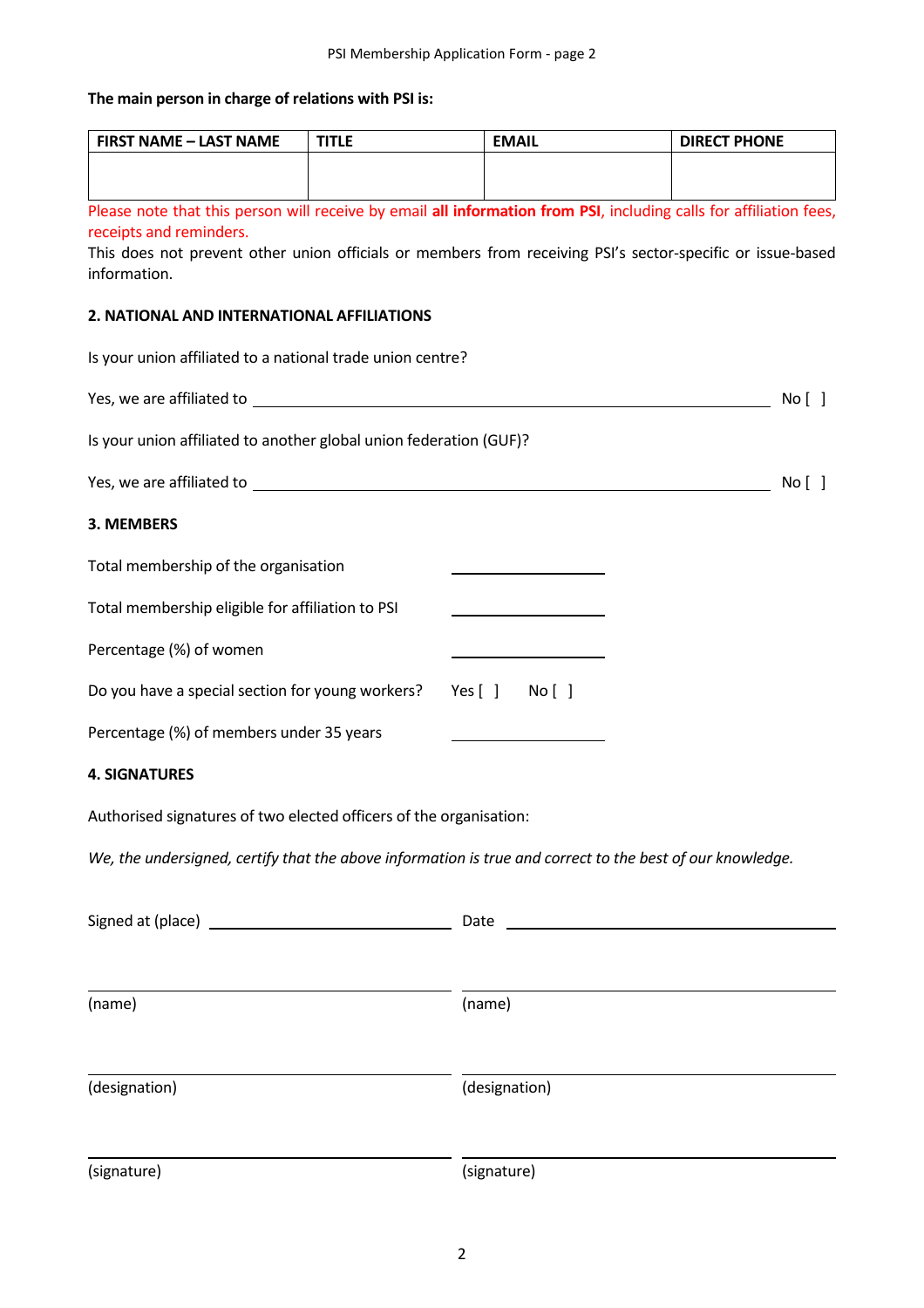### **MEMBERSHIP INFORMATION**

Please indicate the sectors and areas of work in which your union is actively engaged and/or represents workers:

# **SECTORS**

|                                            | YES / NO | <b>CONTACT NAME</b> | <b>EMAIL</b> |
|--------------------------------------------|----------|---------------------|--------------|
| <b>Health and Social Services</b>          |          |                     |              |
| Local and Regional<br>Government/Municipal |          |                     |              |
| Sector                                     |          |                     |              |
| <b>Utilities</b>                           |          |                     |              |
| <b>National Administration</b>             |          |                     |              |
| Education, Culture and                     |          |                     |              |
| Media                                      |          |                     |              |

# EQUALITY, EQUITY AND RIGHTS

|                                          | YES / NO | <b>CONTACT NAME</b> | <b>EMAIL</b> |
|------------------------------------------|----------|---------------------|--------------|
| <b>Trade Union and Labour</b><br>Rights  |          |                     |              |
| Gender                                   |          |                     |              |
| Young Workers                            |          |                     |              |
| <b>Migration and Refugees</b>            |          |                     |              |
| <b>Fighting Racism and</b><br>Xenophobia |          |                     |              |
| <b>LGBTQI Workers</b>                    |          |                     |              |
| Indigenous Peoples                       |          |                     |              |
| <b>Disabled Workers</b>                  |          |                     |              |

## CROSS-SECTORAL AND GLOBAL ISSUES

|                                              | YES / NO | <b>CONTACT NAME</b> | <b>EMAIL</b> |
|----------------------------------------------|----------|---------------------|--------------|
| <b>Fighting Privatisation</b>                |          |                     |              |
| International Financial<br>Institutions      |          |                     |              |
| <b>Tax Justice</b>                           |          |                     |              |
| <b>Government Debt</b>                       |          |                     |              |
| Corruption                                   |          |                     |              |
| Trade and Investment<br>Agreements           |          |                     |              |
| Sustainable Development<br>Goals             |          |                     |              |
| Climate Change                               |          |                     |              |
| Pensions                                     |          |                     |              |
| Digitalisation                               |          |                     |              |
| <b>Emergency Workers/First</b><br>Responders |          |                     |              |